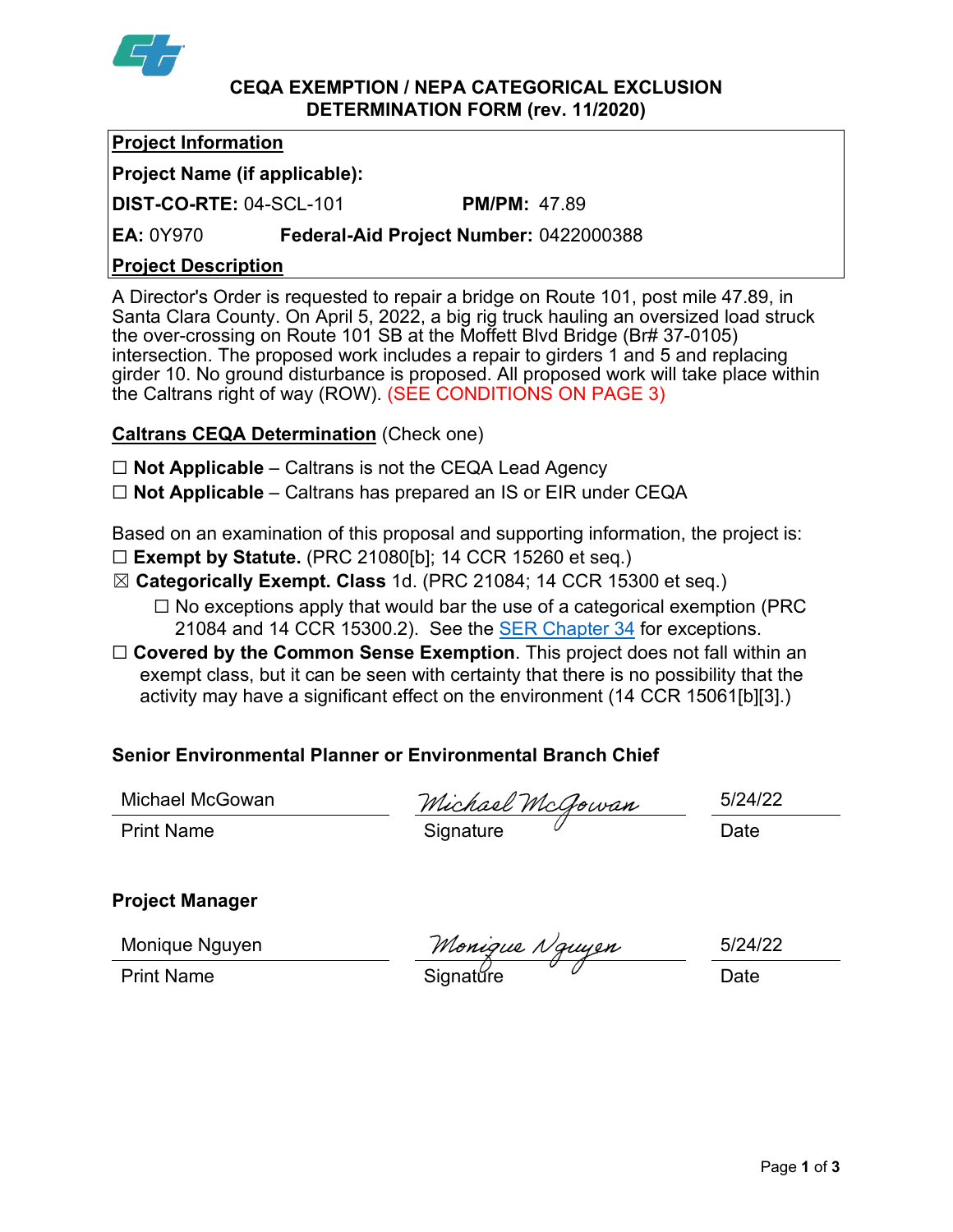

N/A

### **Caltrans NEPA Determination** (Check one)

#### ☒ **Not Applicable**

Caltrans has determined that this project has no significant impacts on the environment as defined by NEPA, and that there are no unusual circumstances as described in 23 CFR 771.117(b). See [SER Chapter 30](https://dot.ca.gov/programs/environmental-analysis/standard-environmental-reference-ser/volume-1-guidance-for-compliance/ch-30-categorical-exclusions#exception) for unusual circumstances. As such, the project is categorically excluded from the requirements to prepare an EA or EIS under NEPA and is included under the following:

☐ **23 USC 326:** Caltrans has been assigned, and hereby certifies that it has carried out the responsibility to make this determination pursuant to 23 USC 326 and the Memorandum of Understanding dated April 18, 2019, executed between FHWA and Caltrans. Caltrans has determined that the project is a Categorical Exclusion under:

#### ☐ **23 CFR 771.117(c): activity (c)**

☐ **23 CFR 771.117(d): activity (d)**

☐ **Activity listed in Appendix A of the MOU between FHWA and Caltrans**

☐ **23 USC 327:** Based on an examination of this proposal and supporting information, Caltrans has determined that the project is a Categorical Exclusion under 23 USC 327. The environmental review, consultation, and any other actions required by applicable Federal environmental laws for this project are being, or have been, carried out by Caltrans pursuant to 23 USC 327 and the Memorandum of Understanding dated December 23, 2016 and executed by FHWA and Caltrans.

#### **Senior Environmental Planner or Environmental Branch Chief**

| <b>Print Name</b>                    | Signature | Date |
|--------------------------------------|-----------|------|
| <b>Project Manager/ DLA Engineer</b> |           |      |
| N/A                                  |           |      |
| <b>Print Name</b>                    | Signature | Date |
|                                      |           |      |

#### **Date of Categorical Exclusion Checklist completion:** 5/24/22 **Date of Environmental Commitment Record or equivalent:** 5/24/22

Briefly list environmental commitments on continuation sheet if needed (i.e., not necessary if included on an attached ECR). Reference additional information, as appropriate (e.g., additional studies and design conditions).